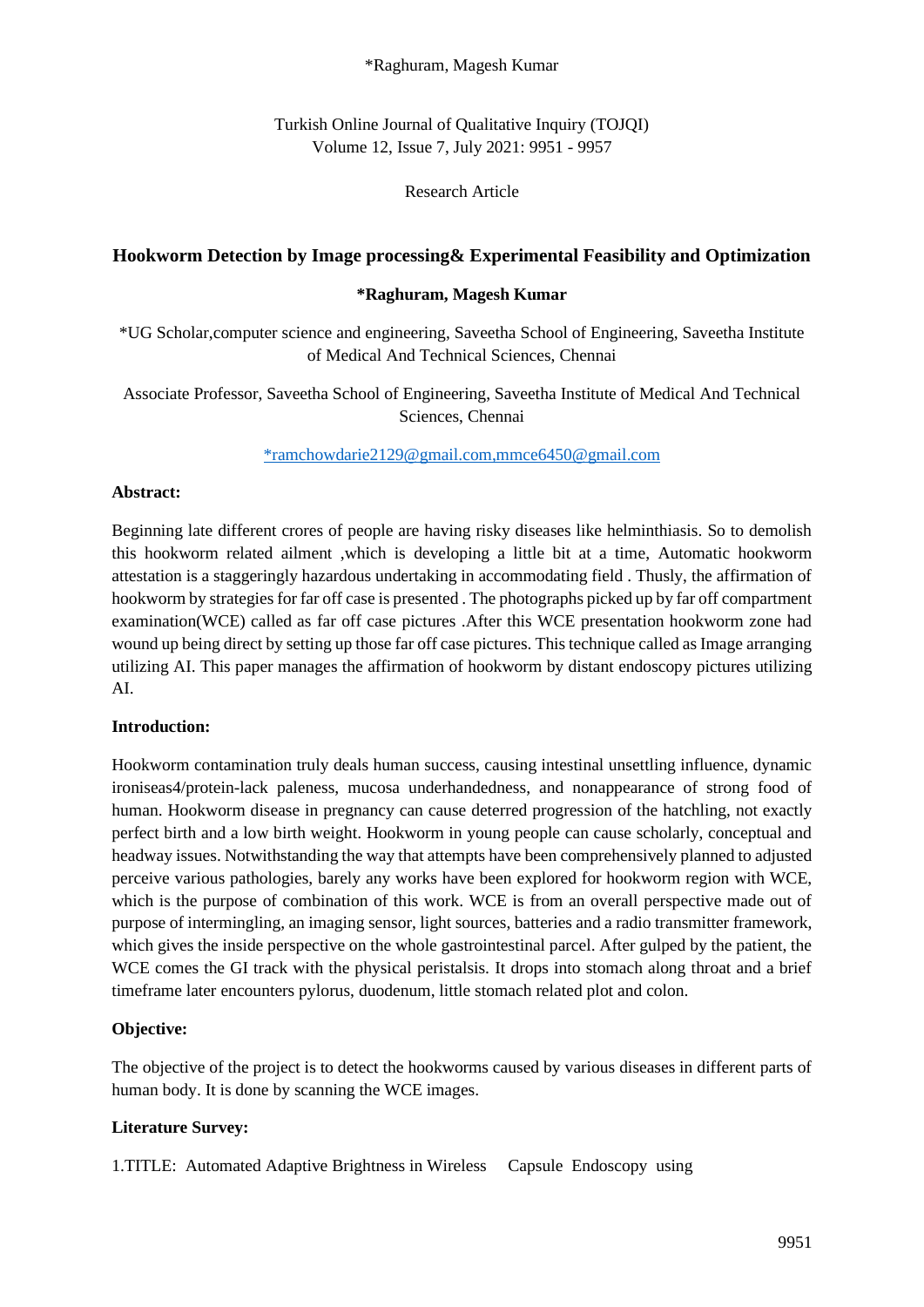Image Segmentation and Sigmoid Function AUTHOR: Ravi Shrestha

# DESCRIPTION:

Remote case endoscopy (WCE) assumes a significant job in the analysis of gastrointestinal (GI) ailments by pictures of human small digestive tract. Precise conclusion of endoscopic pictures relies



vigorously upon the nature of caught pictures. Alongside picture and edge rate, splendor of the picture is a significant boundary that impacts the picture quality which prompts the plan of a productive light framework. Such plan includes the decision and position of appropriate light source and its capacity to enlighten GI surface with legitimate brilliance.

2.TITLE: An Empirical Study on Hookworm Detection

AUTHOR: Anuja Kharatmol

## DESCRIPTION:

Hookworms are the revile to the human wellbeing, the procedure of discovery of snare worm is consistently a provoking undertaking to the clinical science. So to conquer this remote container endoscopy is being applied in the progressed clinical methodology. Despite the fact that that it stays a moving errand to distinguish the snare worms even by the pictorial sights. So to conquer this numerous strategies are existed out of that generally progressed and ongoing one is utilizing of the Convolution neural system (CNN).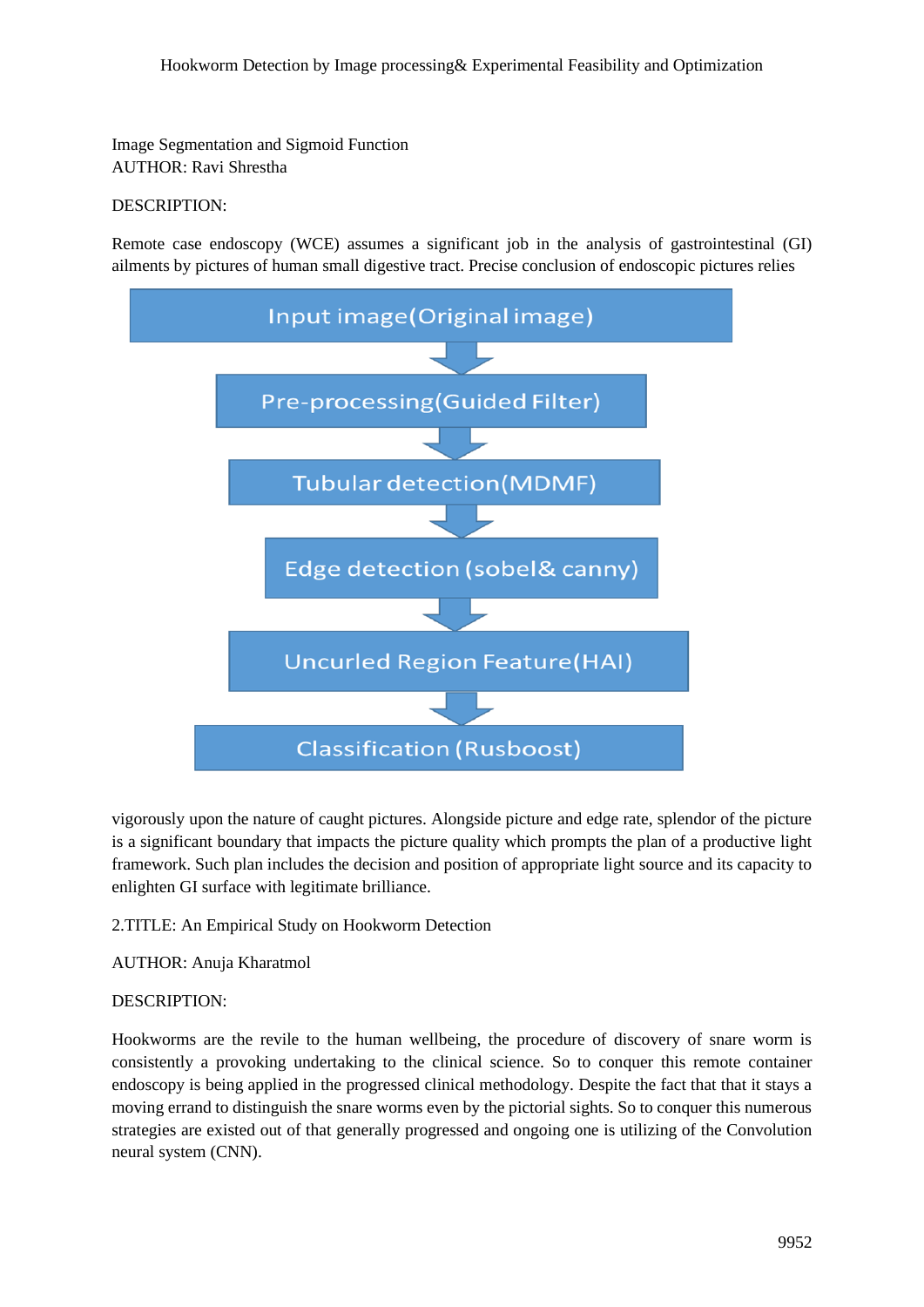3.TITLE: Deep Convolutional Neural Networks for Microscopy-Based Point of Care Diagnostics.

AUTHOR: J.A. Quinn, R. Nakasi, P.K. Mugagga

## DESCRIPTION:

In spite of the fact that magnifying instruments are basic in Uganda and other creating nations, a deficiency of lab experts to work them implies that entrance to quality analytic administrations is restricted for a significant part of the populace. This prompts misdiagnoses of infection, which thus causes hazardous conditions to be inaccurately treated, sedate obstruction, and the monetary weight of purchasing unecessary drugs. Indeed, even where wellbeing offices have lab professionals, they are frequently oversubscribed and experience issues investing enough energy in each example to give a sure conclusion.

# **Problem Statement:**

In recent times many people are suffering from different diseases.They are caused by hookworms of different types and shapes,Medication for that different worms is complex. So to identify that worms ,this software is developed by using Artificial Intelligence.

# **Proposed System:**

# **Fig.1.Architecture Diagram**

## **Explanation:**

A fitting profound learning design is basic for characterization, which legitimately decides the grouping precision and speculation ability. The profound neural systems, for example, AlexNet, VGGNet and GoogLeNet, have accomplished cutting edge execution in different picture grouping assignments. The most clear route for improving the presentation of profound neural systems is to build their sizes. Sadly, more profound and more extensive systems will cause noteworthy increment of computational assets and include a bigger number of boundaries, which may bring about overfitting in the event that they are prepared with deficient information. To compromise the expense and viability, Inception model is proposed to rough a meager system structure to explain these two disadvantages, which has been effectively applied to ILSVRC2015 picture characterization rivalry and prevalent execution has been accomplished, beating other CNN approaches. The Inception engineering targets approximating and covering the ideal neighborhood meager structure of a convolutional neural system by promptly accessible locally thick parts.

## **MODULES:**

## **Requirements: Preprocessing, Segmentation, Feature Extraction, Support vector machine.**

## **Preprocessing:**

Enlightening combinations can require preprocessing frameworks to guarantee exact, helpful, or huge assessment. Information cleaning suggests strategies for discovering, discharging, and supplanting ghastly or missing information. Seeing neighborhood extrema and unexpected changes can perceive fundamental information plans. Smoothing and detrending are structures for removing aggravation and direct models from information, while scaling changes the limitations of the information. Gathering and binning systems are procedures that see relationship among the information factors. **Segmentation:**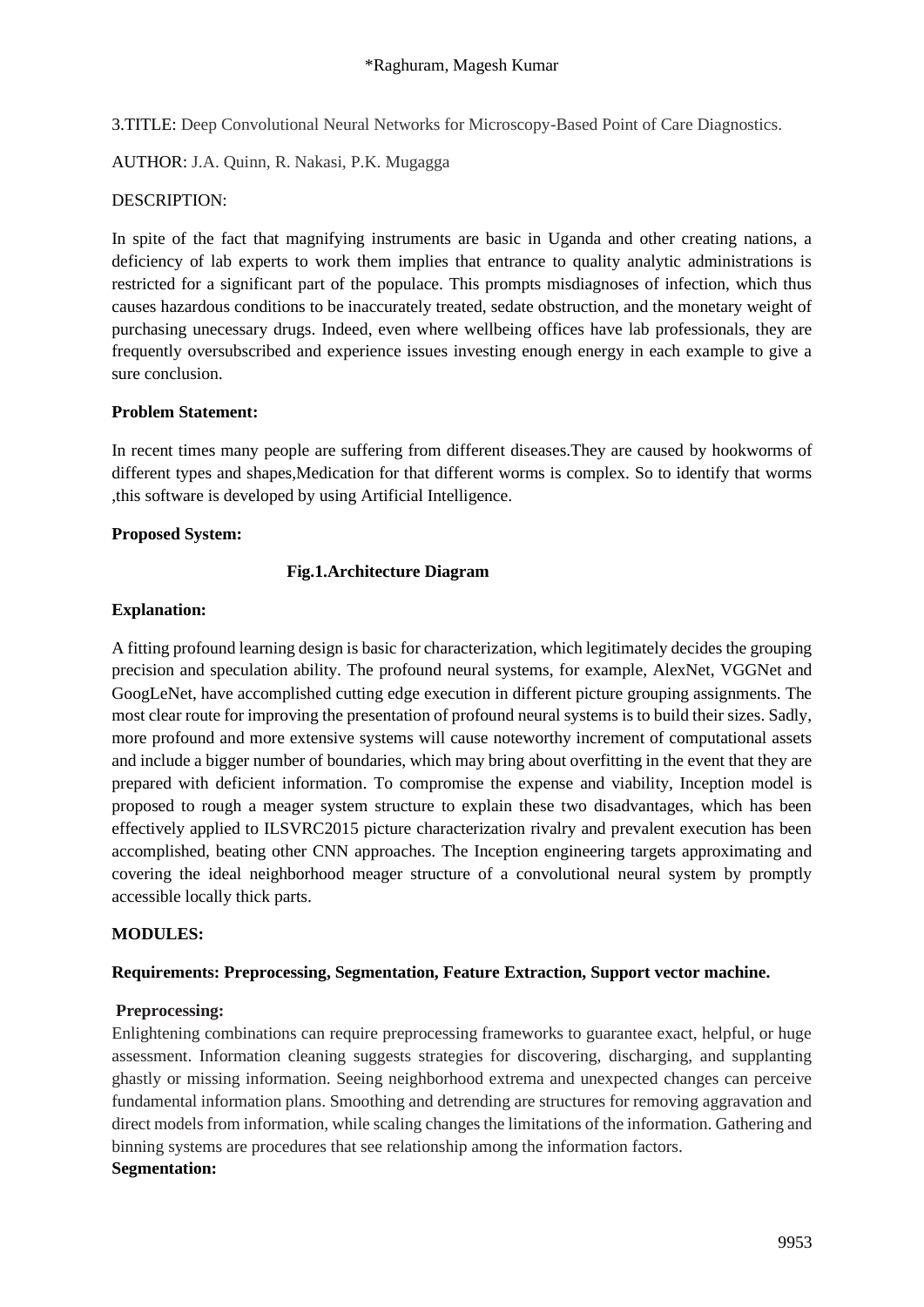### Hookworm Detection by Image processing& Experimental Feasibility and Optimization

The methodology of allotting the picture into part can be depicted as picture division. Contemplating the comparative property, division is executed. This for all intents and purposes indistinguishable property is bundle together our propounded way of thinking understands Lloyd's clustering technique which helps in the division of blood little pictures subject to comparable properties. This methodology develops the k-mean social event figuring by presenting rehashed division plot which investigates the centroid of each set in the area and unavoidably re-parcel the data subject to the nearest centroid. This framework helps in the extraction of vital picture attributes, taking into account which data can be reasonably watched. A principal thresholding approach is applied to give starting names to pixels in the platelet pictures. The calculation depends upon from the past data about blood smear pictures. By then the engravings are balanced with a shape recognizing confirmation philosophy dependent on huge typical setting data to pass on basic outcomes.

### **Extraction of features:**

In structure insistence and in picture dealing with, include extraction is an exceptional sort of dimensionality decay. Precisely when the information to a figuring is unreasonably gigantic to ever be dealt with and it is suspected to be extensively monotonous, by then the information will be changed into a lessened delineation set of highlights. Changing the information into the strategy of highlights is called join extraction. On the off chance that the highlights ousted are carefully picked it is conventional that the highlights set will expel the applicable data from the information so as to play out the ideal undertaking utilizing this reduced portrayal rather than the full size information. Highlight extraction joins changing the extent of points of interest required to delineate a gigantic game-plan of information totally. When performing assessment of complex information one of the significant issues starts from the measure of factors included. Appraisal with endless factors all around requires a lot of memory and estimation control or a depiction calculation which over fits the preparation test and sums up deficiently to new models. Highlight extraction is an overall term for techniques for building blends of the factors to get around these issues while up to this point outlining the information with adequate accuracy.

### **Support Vector Machine Classification:**

The SVM equivalent (as two class) is given logically accurate information game-plan which supportive to pick as an odd number which keeps up a key decent ways from the conflicting information. The SVM system is the strategy in ML methodologies: It is a thing which mentioned through a standard determination of its neighbors, with the confirmation appointed event for most typical class among its closest neighbors (SVM is a positive whole number, for the most part little). By and large Euclidean separation is utilized as the segment metric; in any case, this is reasonable for endless segments. Is another procedure that developments every single open case and brains novel cases reliant on an assessment whole (e.g., parcel limits). SVM method is unclear basic. It works reliant on a base tolerable ways from the scrutinizing case to the preparation tests to manage the SVM. The data for SVM approach contains diverse quality which will be utilized to arrange. The data of SVM can be any estimation scale from insignificant, to quantifiable scale.

### **Implementation and Results**

The proposed tally is completely executed and tried the far off holder endoscopy framework. Here, four vague white LEDs are utilized to suit the goal. The LED's brilliance is obliged by utilizing beat width change (PWM). The ON schedule (Ton) of the beat is wavered by the quantized clouding part which is coded in 6-piece twofold.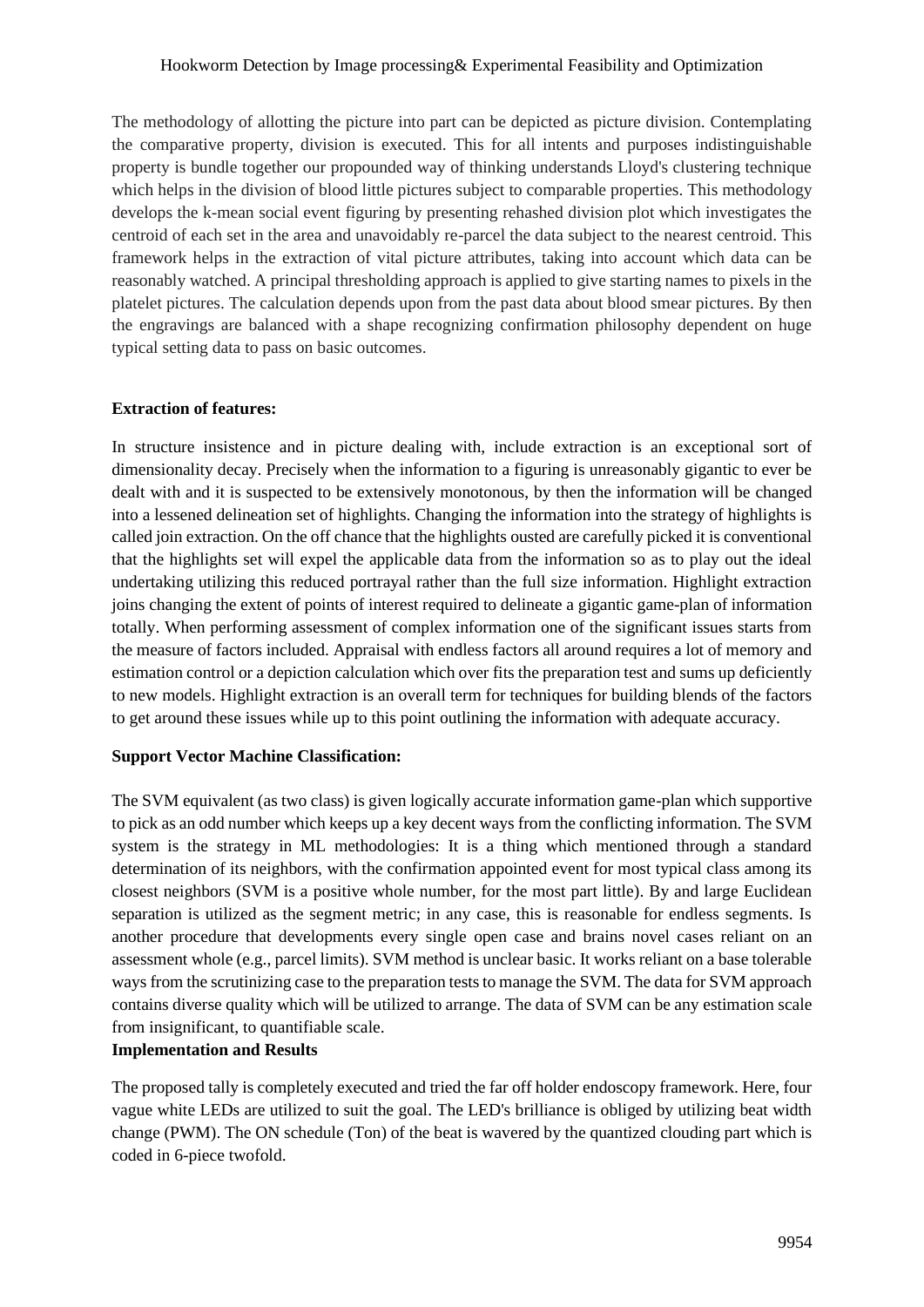The picture got by the holder is sent to the PC running Matlab utilizing radio rehash (RF) transmission by techniques for a Wi-Fi connector. In spite of the fact that such Wi-Fi connector isn't run of the mill in business WCE frameworks, our case structure has it quite recently to empower catch of things (IoT) cutoff points and openness with smartdevices. The adaptable estimation runs on MATLAB which unravels the pushing toward information, duplicates the picture, computes the reducing levels and sends new limit to the case equipment.

The idleness of far off transmission of the whole structure is 26ms single bearing (13ms for Wi-Fi connector and 31 ms for RF). Therefore, the all out deferral is 131ms (65 ms for bidirectional far off and 150 ms for Matlab preparing) from the time the compartment sends first pixel to the time it gets new PWM limit. Since the prototypeis acquiringimage at 4 fps (i.e., 300ms for one bundling), there is no picture glinting. In like manner, there was no moving screen old abnormality since the LEDs have predictable presentation.

Note that, it is ludicrous to hope to understand the adaptable estimation in the electronic compartment itself by virtue of prerequisite of memory accessible on the field programmablegate gatherings (FPGA). So the picture preparing and wide estimation is done on the PC and essentially the significant solicitation is sent to the case through the far off channel.

To evaluate presentation of the proposed calculation,we have executed both old and new counts

### **Implementation screenshots**



**Fig(1)**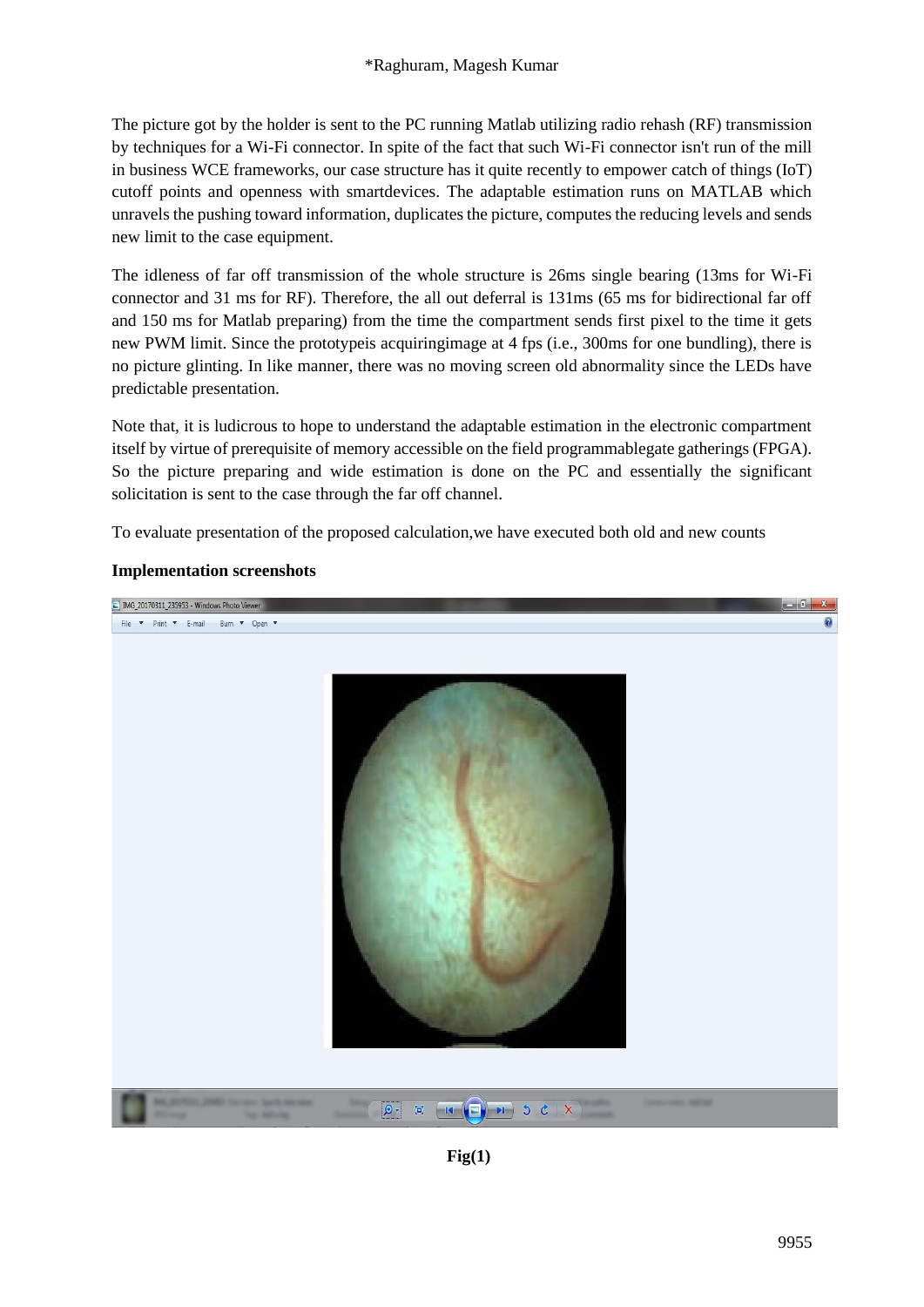

**Here a single hookworm is detected from WCE image using machine learning**

**Fig(2) in this output image multiple hook worms are detected from WCE image using machine learning**



**fig(3) Here from this WCE image among the different cells specially hookwarm is detected using its shape and colour by machine learning technique.**

**conclusion:**